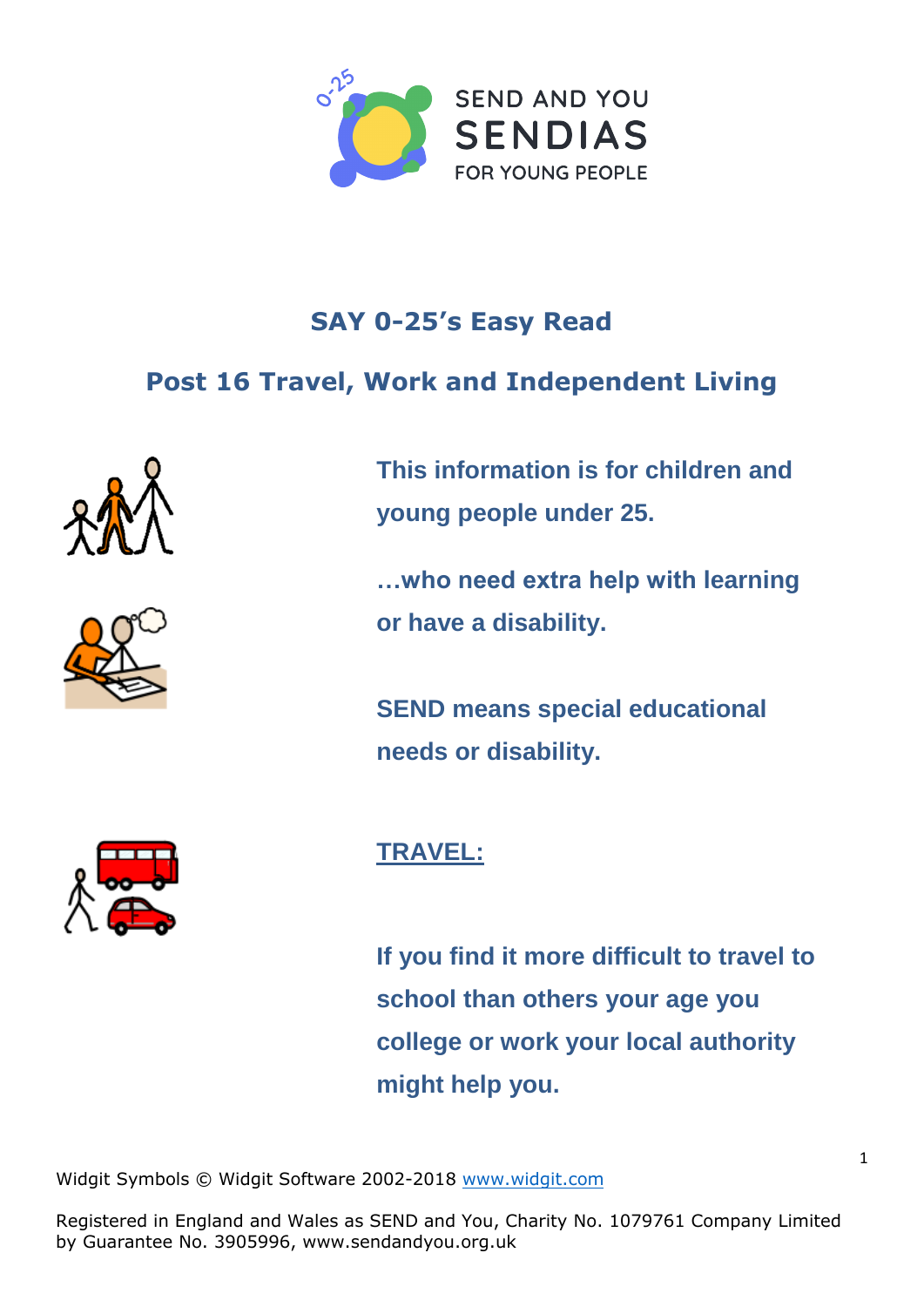

**To find out whether you can get support contact your local authority.**



**Your school or college may be able to teach you to travel on a journey safely.**

**This is called "travel training".** 







local



offer

**WORK:**

**If you need support getting a job there are people who can help you.**

**Job coaches can help you find work and support you in the workplace**

**Information about job coaches should be on your local authority's "Local Offer".**

Widgit Symbols © Widgit Software 2002-201[8 www.widgit.com](http://www.widgit.com/)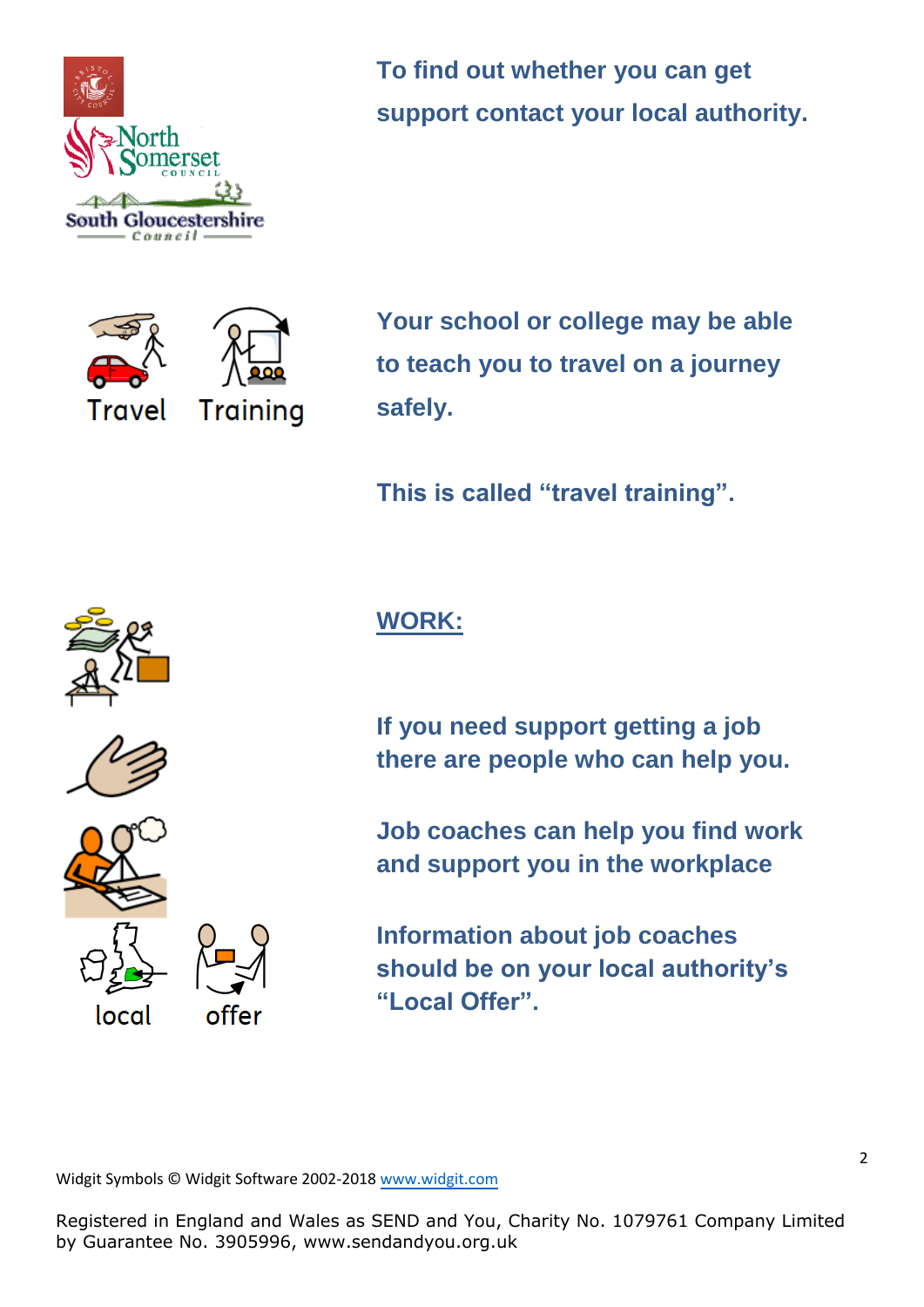

**A "Local Offer" is an online website giving information for people aged 0- 25 with SEND.**

**Bristol: <http://www.findabilitybristol.org.uk/>**

**South Glos: [http://www.southglos.gov.uk](http://www.southglos.gov.uk/)**

**North Somerset: [http://www.n-somerset.gov.uk](http://www.n-somerset.gov.uk/)**

**Some people need changes to be made to a work place or equipment, for example wheelchair ramps.**





**Access to Work might be able to pay for the support you need.**

**For more information see: <https://www.gov.uk/access-to-work>**

**LIVING INDEPENDENTLY**

**Some people need extra help such as learning to cook or learning to catch a bus.**

Widgit Symbols © Widgit Software 2002-201[8 www.widgit.com](http://www.widgit.com/)

Registered in England and Wales as SEND and You, Charity No. 1079761 Company Limited by Guarantee No. 3905996, [www.sendandyou.org.uk](http://www.sendandyou.org.uk) 

access

to

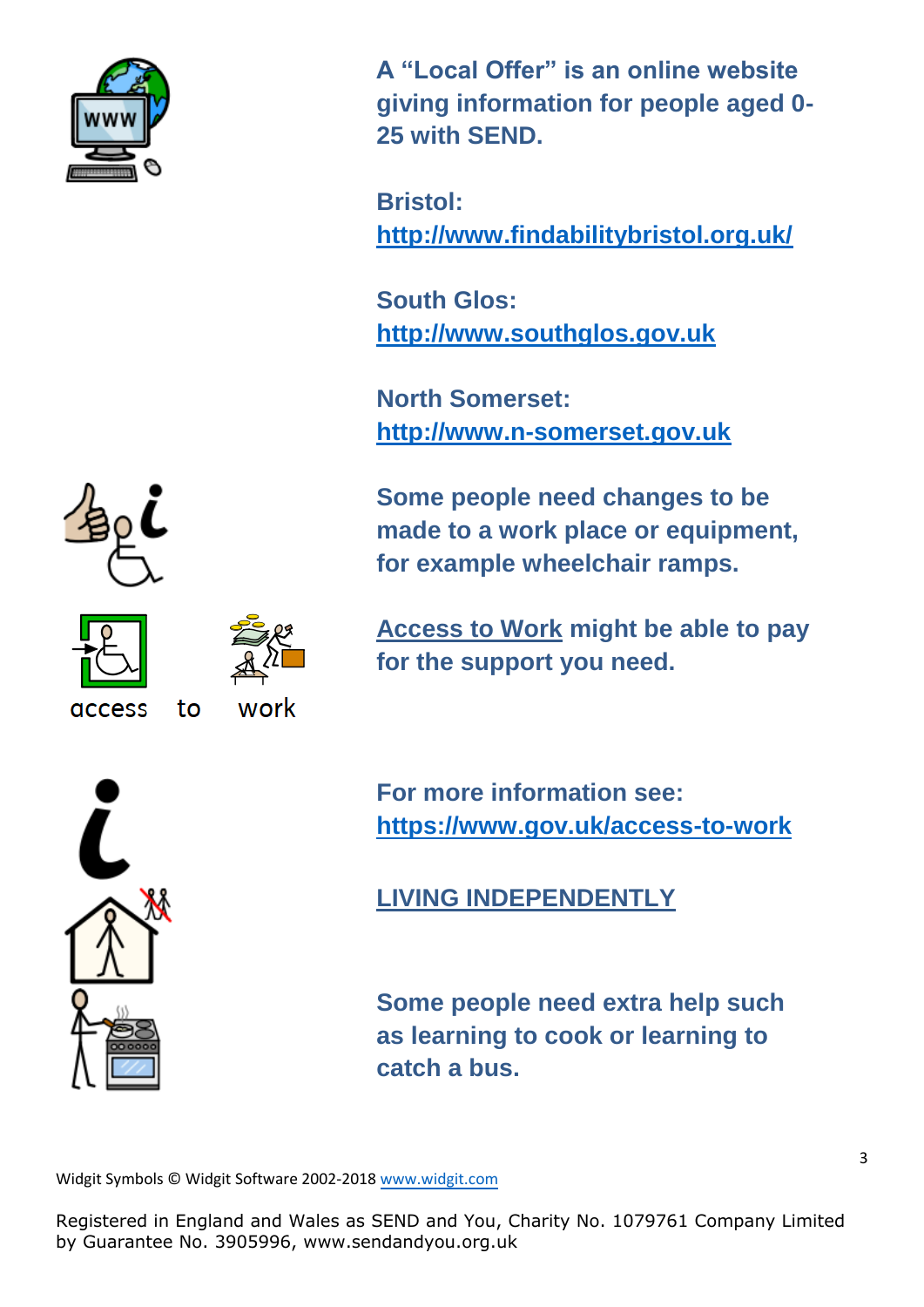





**If you need extra help you can ask for a social care assessment.**

**To get a social care assessment contact your local authority or social worker.**

**Accessing your community**

**The local offer should give information about social groups in your areas.**

**If you need support to visit friends or go to social activities ask for a social care assessment.**

**Social care have a duty to support people 18 and over with support needs to participate in:**

- **Work**
- **education**
- **training**
- **recreation.**

Widgit Symbols © Widgit Software 2002-201[8 www.widgit.com](http://www.widgit.com/)